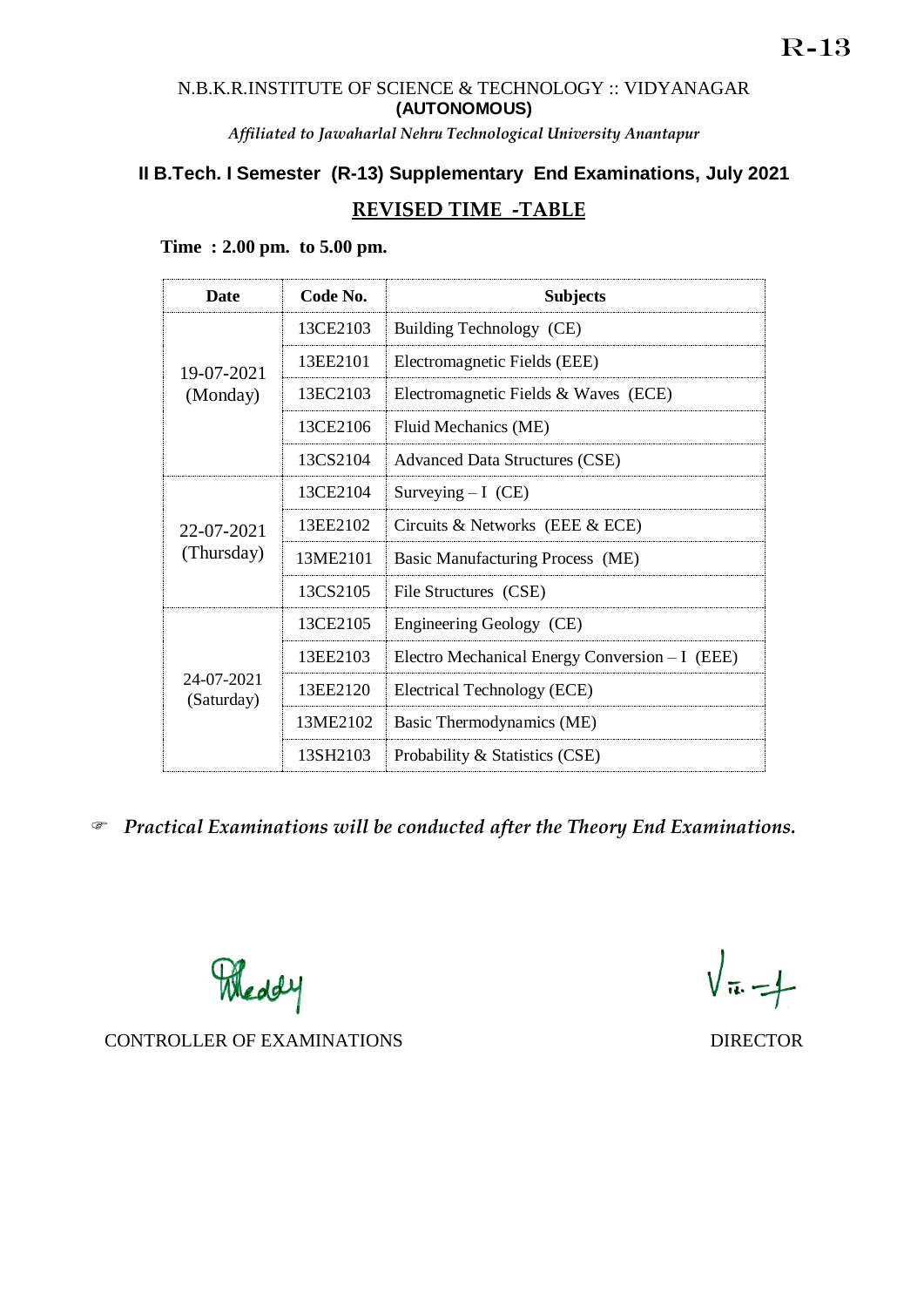### N.B.K.R.INSTITUTE OF SCIENCE & TECHNOLOGY :: VIDYANAGAR **(AUTONOMOUS)** *Affiliated to Jawaharlal Nehru Technological University Anantapur*

# **III B.Tech. I Semester (R-13) Supplementary End Examinations, July 2021**

## **REVISED TIME -TABLE**

| <b>Date</b>             | Code No. | <b>Subjects</b>                                   |
|-------------------------|----------|---------------------------------------------------|
| 20-07-2021<br>(Tuesday) | 13CE3104 | Foundation Engineering (CE)                       |
|                         | 13EE3108 | Power Systems $-I$ (EEE)                          |
|                         | 13EC3101 | Electronic Measurements and Instrumentation (ECE) |
|                         | 13ME3103 | Kinematics of Machinery (ME)                      |
|                         | 13CS3104 | Object Oriented Analysis and Design (CSE)         |
| 23-07-2021<br>(Friday)  | 13CE3105 | Transportation Engineering $- II$ (CE)            |
|                         | 13EE3107 | Electrical Measurements (EEE)                     |
|                         | 13EC3102 | Digital Communications (ECE)                      |
|                         | 13ME3104 | Materials Science & Metallurgy (ME)               |
|                         | 13CS3105 | Theory of Computation (CSE)                       |
| 26-07-2021<br>(Monday)  | 13CE3106 | Advanced Hydraulics (CE)                          |
|                         | 13EE3109 | Electromechanical Energy Conversion – III (EEE)   |
|                         | 13EC3104 | Antennas and Wave Propagation (ECE)               |
|                         | 13ME3105 | <b>Operations Research (ME)</b>                   |
|                         | 13CS3106 | Software Project Management (CSE)                 |

**Time : 2.00 p.m. to 5.00 p.m.**

*Practical Examinations will be conducted after the Theory End Examinations.* 

Pleady CONTROLLER OF EXAMINATIONS DIRECTOR

 $\sqrt{\pi} - 1$